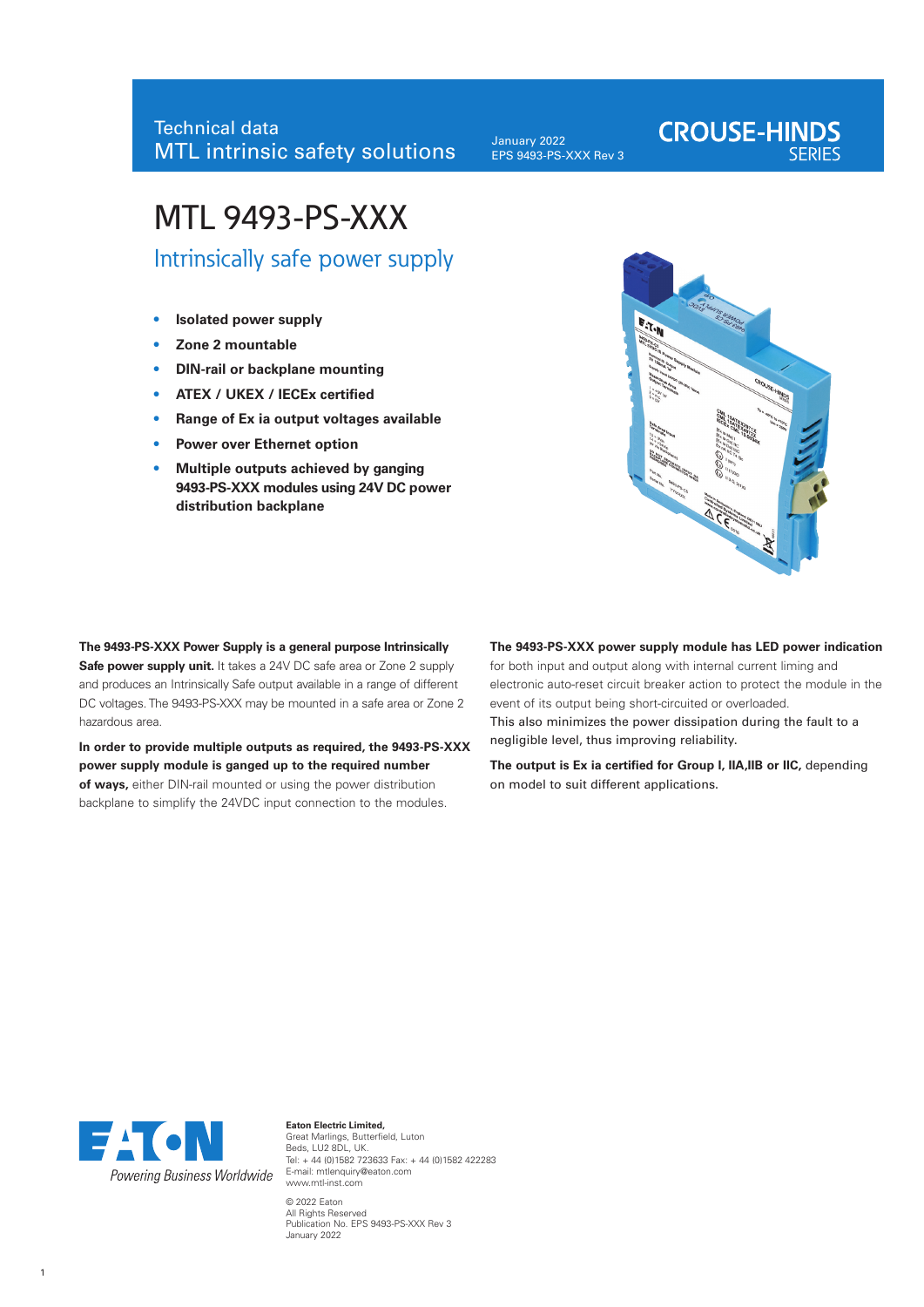January 2022

# **SPECIFICATION**

*See also System Specification*

#### **9493-PS-B5**

#### **Power input**

#### **Input Voltage**

24V DC (20-30V) **Input Current @ 24V** 83mA

## **Power output**

# **[Ex ia IIB] Output (pins 1 & 3)**

Nominal Output Voltage 4.8V … 5.2V Nominal Output Current 250mA (Max 550mA) **Uo**

#### $5.4V$

Graph shows normal working range & total available range



# **9493-PS-C5**

#### **Power input**

# **Input Voltage**

24V DC (20-30V) **Input Current @ 24V** 61mA

#### **Power output**

# **[Ex ia IIC] Output (pins 1 & 3)**

Nominal Output Voltage 4.8V … 5.2V Nominal Output Current 180mA (Max 550mA) **Uo**

# 5.4V

Graph shows normal working range & total available range



## **9493-PS-C6**

# **Power input**

#### **Input Voltage**

24V DC (20-30V) **Input Current @ 24V** 122mA

#### **Power output**

# **[Ex ia IIC] Output (pins 1 & 3)**

Nominal Output Voltage 5.7V … 6.7V Nominal Output Current 300mA (Max 550mA)

# **Uo**

7V

Graph shows normal working range & total available range



#### **9493-PS-C9**

#### **Power input**

# **Input Voltage**

24V DC (20-30V) **Input Current @ 24V** 165mA

## **Power output**

**[Ex ia IIC] Output (pins 1 & 3)** Nominal Output Voltage 8.4V … 9.7V Nominal Output Current 300mA (Max 550mA) **Uo**

#### 10V

Graph shows normal working range & total available range

Minimum output voltage

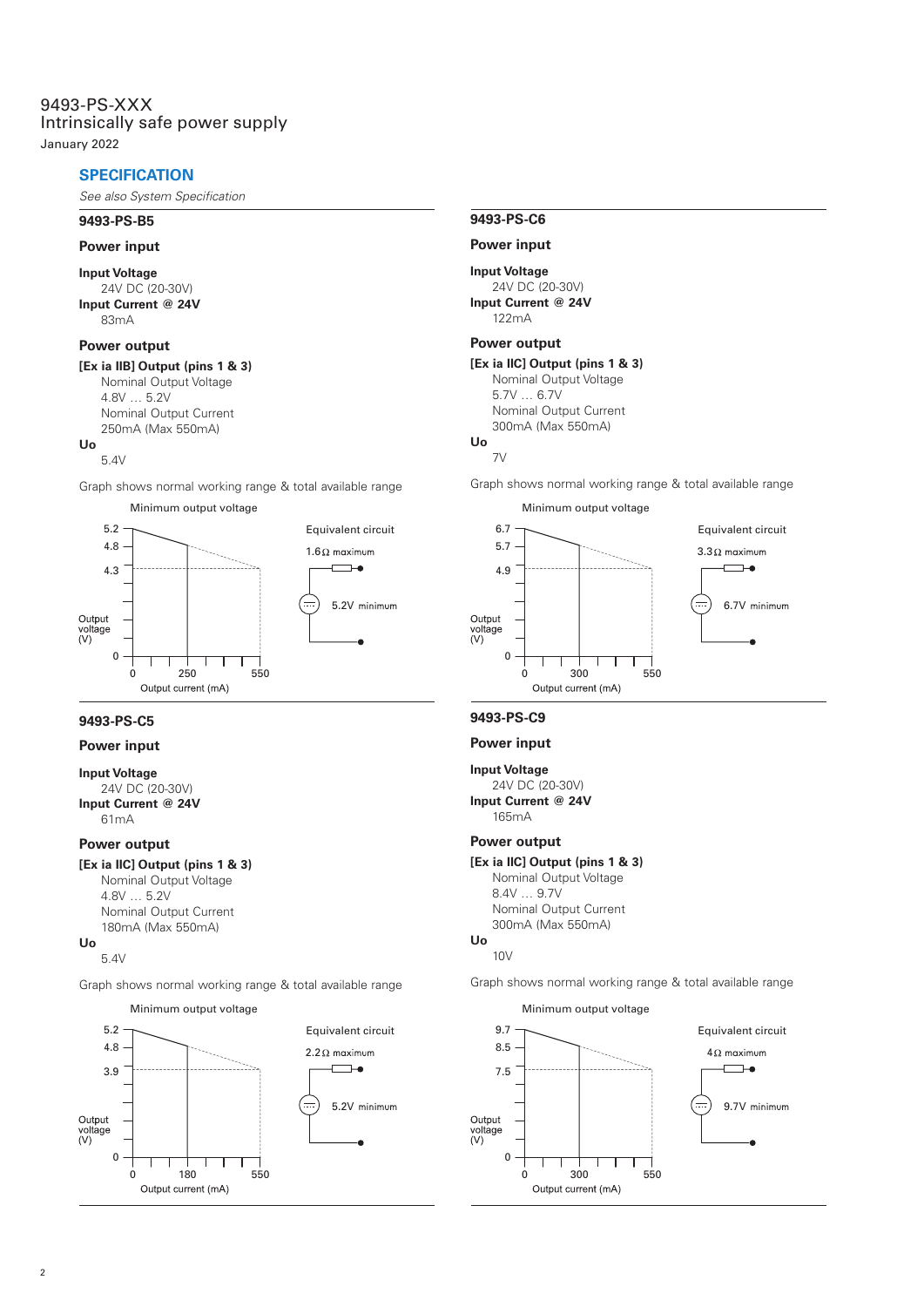# 9493-PS-XXX Intrinsically safe power supply

January 2022

# **SPECIFICATION (continued)**

*See also System Specification*

#### **9493-PS-C11**

#### **Power input**

# **Input Voltage**

24V DC (20-30V) **Input Current @ 24V**  $196m\Delta$ 

## **Power output**

# **[Ex ia IIC] Output (pins 1 & 3)**

Nominal Output Voltage 9.9V … 11.7V Nominal Output Current 300mA (Max 550mA) **Uo**

#### $12V$

Graph shows normal working range & total available range



# **9493-PS-C12**

# **Power input**

# **Input Voltage**

24V DC (20-30V) **Input Current @ 24V** 175mA

#### **Power output**

# **[Ex ia IIC] Output (pins 1 & 3)**

Nominal Output Voltage 10.8V … 12.7V Nominal Output Current 250mA (Max 260mA) **Uo**

# 13V

Graph shows normal working range & total available range



# **9493-PS-B14**

## **Power input**

#### **Input Voltage**

24V DC (20-30V) **Input Current @ 24V** 201mA

## **Power output**

# **[Ex ia IIB] Output (pins 1 & 3)**

Nominal Output Voltage 12.4V … 14.7V Nominal Output Current 250mA (Max 260mA)

# **Uo**

15V

Graph shows normal working range & total available range



# **9493-PS-C14**

#### **Power input**

# **Input Voltage**

24V DC (20-30V) **Input Current @ 24V** 104mA

# **Power output**

**[Ex ia IIC] Output (pins 1 & 3)** Nominal Output Voltage 12.4V … 14.7V Nominal Output Current 120mA (Max 260mA) **Uo**

#### $15V$

Graph shows normal working range & total available range

Minimum output voltage

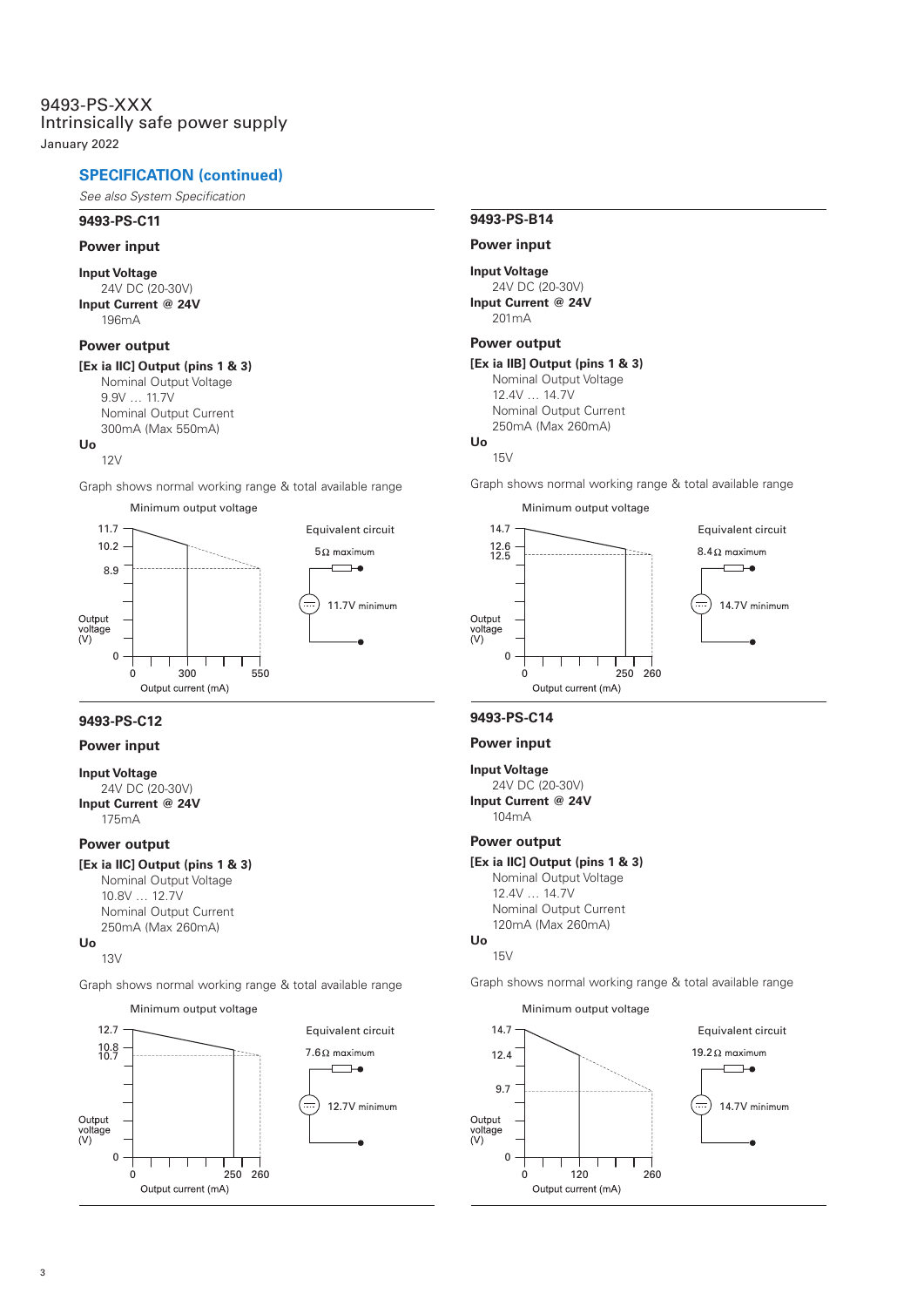# 9493-PS-XXX Intrinsically safe power supply

January 2022

# **SPECIFICATION (continued)**

*See also System Specification*

# **9493-PS-B17**

#### **Power input**

**Input Voltage**

24V DC (20-30V) **Input Current @ 24V** 163mA

# **Power output**

**[Ex ia IIB] Output (pins 1 & 3)** Nominal Output Voltage 15.0V … 17.7V Nominal Output Current 160mA (Max 260mA)

#### **Uo** 18V

Graph shows normal working range & total available range





# **Standard stock range**

| P/N         | Gas<br>Group   | Uo         | <b>Nominal</b><br>output<br>voltage | <b>Nominal</b><br>output<br>current |
|-------------|----------------|------------|-------------------------------------|-------------------------------------|
| 9493-PS-C5  | $\mathsf{IIC}$ | 5.4V       | 4.8V5.2V                            | 180 <sub>m</sub> A                  |
| 9493-PS-B5  | IIB            | 5.4V       | 4.8V5.2V                            | 250 <sub>m</sub> A                  |
| 9493-PS-C6  | $\mathsf{IIC}$ | 7V         | 5.7V6.7V                            | 300mA                               |
| 9493-PS-C9  | <b>IIC</b>     | 10V        | 8.4V9.7V                            | 300mA                               |
| 9493-PS-C11 | <b>IIC</b>     | 12V        | 9.9V  11.7V                         | 300mA                               |
| 9493-PS-C12 | $\mathsf{IIC}$ | 13V        | 10.8V  12.7V                        | 250 <sub>m</sub> A                  |
| 9493-PS-C14 | $\mathsf{IIC}$ | 15V        | 12.4V  14.7V                        | 120mA                               |
| 9493-PS-B14 | <b>IIB</b>     | 15V        | 12.4V  14.7V                        | 250 <sub>m</sub> A                  |
| 9493-PS-C17 | $\mathsf{IIC}$ | <b>18V</b> | 15.0V  17.7V                        | 60mA                                |
| 9493-PS-B17 | IIB            | <b>18V</b> | 15.0V  17.7V                        | 160 <sub>m</sub> A                  |

**NOTE:** More variants outside the Standard Stock Range can be ordered, subject to an MOQ. Please contact MTL product line for

# **9493-PS-C17**

# **Power input**

**Input Voltage**

24V DC (20-30V) **Input Current @ 24V** 74mA

# **Power output**

# **[Ex ia IIC] Output (pins 1 & 3)**

Nominal Output Voltage 15.0V … 17.7V Nominal Output Current 60mA (Max 160mA) **Uo**

# 18V

Graph shows normal working range & total available range